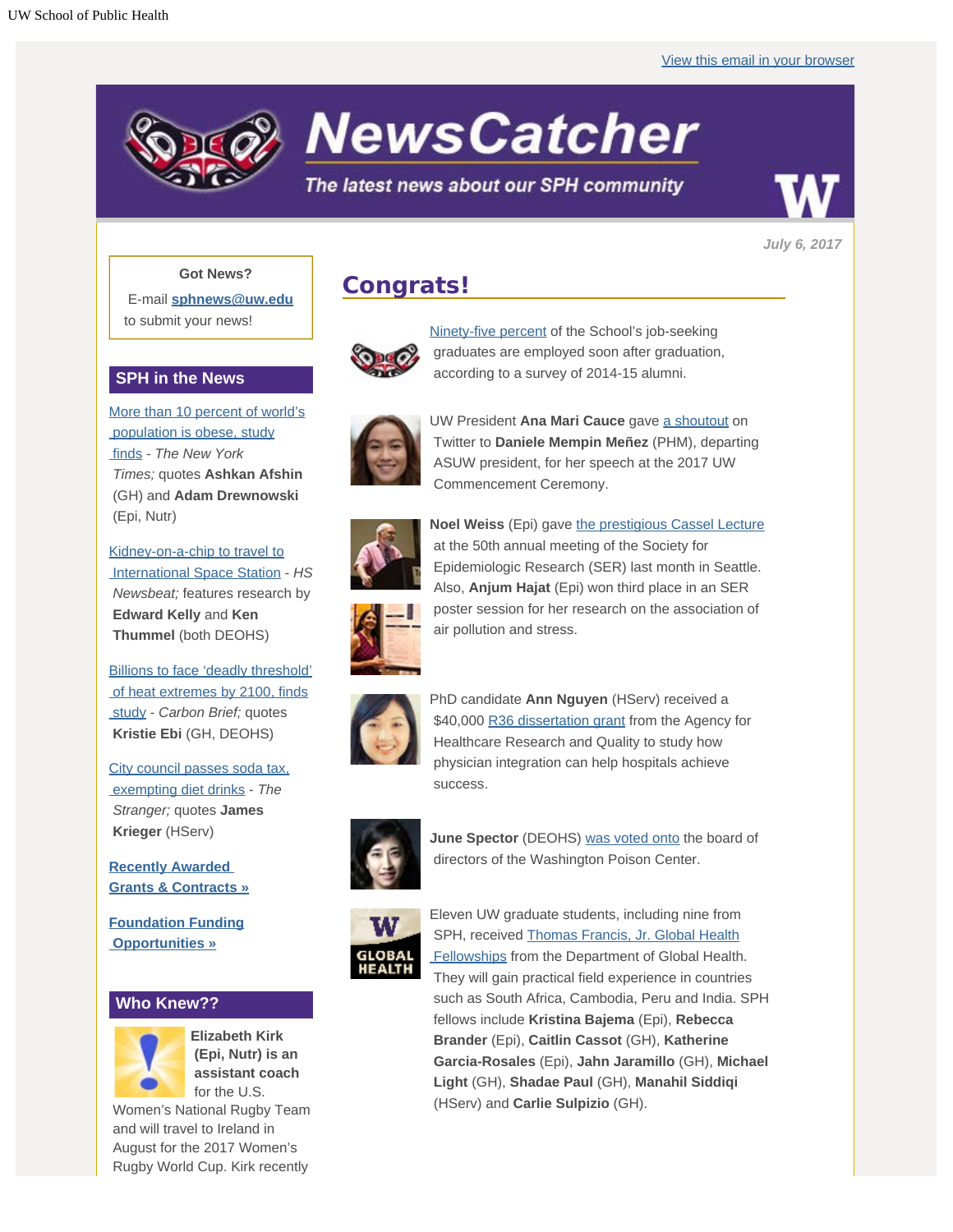took on a full-time role as senior lecturer and associate director of the Nutritional Sciences Program.

#### **On the Calendar**

**July 10, 4-5:30pm** [Environmental Justice Studies in](http://engage.washington.edu/site/R?i=iyRMdFVjYk2DLcHDeK7SCg)  [the Anthropocene with David](http://engage.washington.edu/site/R?i=iyRMdFVjYk2DLcHDeK7SCg) **Pellow** 

**July 12, 12:30-1:30pm** [Kenya Research and Training](http://engage.washington.edu/site/R?i=GNgRBVntpWvWRkxkAUDhDg)  [Center Weekly Seminar with](http://engage.washington.edu/site/R?i=GNgRBVntpWvWRkxkAUDhDg)  [Elisabeth Vodicka](http://engage.washington.edu/site/R?i=GNgRBVntpWvWRkxkAUDhDg)

**July 13, 8am-5pm** [2017 Institutional Review Boards](http://engage.washington.edu/site/R?i=ZVRF3zql0sptIlvRNMpWgg) **Conference** 

**July 18-19** [Essentials for Healthy Housing](http://engage.washington.edu/site/R?i=ahDf6gha7lNUrvac1vZxTg) **Practitioners** 

*We'll keep you busy: take a look at the [SPH Events Calendar](http://engage.washington.edu/site/R?i=U1nVRQ3lYSKWPiGVh8NyFw).*

### **SPH Graduation Video**

Relive your favorite SPH graduation moments with [this](http://engage.washington.edu/site/R?i=Rk3vg0oNPaxQljqz7OueIA)  [awesome video](http://engage.washington.edu/site/R?i=Rk3vg0oNPaxQljqz7OueIA), and share it with your families and friends. Also, view and download [photos](http://engage.washington.edu/site/R?i=fix9cH8NvhSgOiWvvV41Vg) from the event online.

#### **Jobs**

[SPH job listings page](http://engage.washington.edu/site/R?i=lSoL2MpVV8WSNDxvX0FDOA) for national and local public health jobs and opportunities.

[NewsCatcher Archive](http://engage.washington.edu/site/R?i=X-9uCB5sKQkb3-9Ax4WYeA)



## **Making a Difference**



SPH students are shining a light on the lack of health insurance options for students enrolled at the UW. A recent study conducted by MPH students in HSERV 590 (Public Health Leadership, Planning and Advocacy Skills),

 with support from Hall Health, showed that 6.6 percent of the 3,284 students surveyed reported not having health insurance or not knowing if they did. The most common reason for lack of coverage? Students can't afford it. **Noelia Flores**, **Sharon Hwee**, **Darragh Kerr** and **Bridget Whelan** (all HServ) [hope their findings](http://engage.washington.edu/site/R?i=tNu8pc42JnXmRZLgFZ2P4w) will motivate UW administration to design a University-wide student health insurance plan. "At the very least, they need to extend health insurance to undocumented immigrant students because they have no route of getting health insurance at all," Kerr said.

## **Around the Water Cooler**



The UW's Population Health Initiative seeks applications from faculty members for [population health](http://engage.washington.edu/site/R?i=Q0IoaOvRgirQ3ewXBWWEWg) pilot research grants of up to \$50,000 each. Project ideas should address at least one of the [UW's grand](http://engage.washington.edu/site/R?i=NLI8WU90Y7TtkzmmBkHOfQ)  [challenges](http://engage.washington.edu/site/R?i=NLI8WU90Y7TtkzmmBkHOfQ). Applications are due July 28.



Construction on the new population health building is set to begin in February 2018. Seven to eight stories will house office space and common areas such as classrooms, lounges, bike storage and possibly a childcare facility. [See here](http://engage.washington.edu/site/R?i=sYucCvTonfUFv6w-nLuOqA) for building updates.



**Ali Rowhani-Rahbar** and **Fred Rivara** (both Epi) led an SER panel on [cutting-edge gun violence research](http://engage.washington.edu/site/R?i=vrEs8x16xuKDt4m97MMllA), featuring experts from academic institutions such as Boston University and the University of Pennsylvania.



**Betty Bekemeier**'s (HServ) career path has taken her from teaching nursing in remote areas of Papua New Guinea to directing the School's Northwest Center for Public Health Practice. She discusses the future of public health practice in [a recent](http://engage.washington.edu/site/R?i=aC3EiDIhh0Z_p4Iu5dkw_Q) *[Close Up](http://engage.washington.edu/site/R?i=aC3EiDIhh0Z_p4Iu5dkw_Q)*.



MPH student **Gabriel Cortez** (COPHP) [presented a](http://engage.washington.edu/site/R?i=h-4w1WnY7g8hhryksk-kvg)  [poster](http://engage.washington.edu/site/R?i=h-4w1WnY7g8hhryksk-kvg) at the 16th Annual Symposium of Native and Indigenous Scholarship at the UW. This year's theme was "Stories of Resistance from Indigenous People."



PhD candidate **Sarah Nelson** (IPHG), also a research scientist in the Department of Biostatistics, recently presented her dissertation work at the 4th annual ELSI (Ethical, Legal and Social Implications) Congress. She also blogs about her research. Check out her piece on [direct-to-consumer genetic tests](http://engage.washington.edu/site/R?i=3KBbxriv2ll7miicXwyYgg).